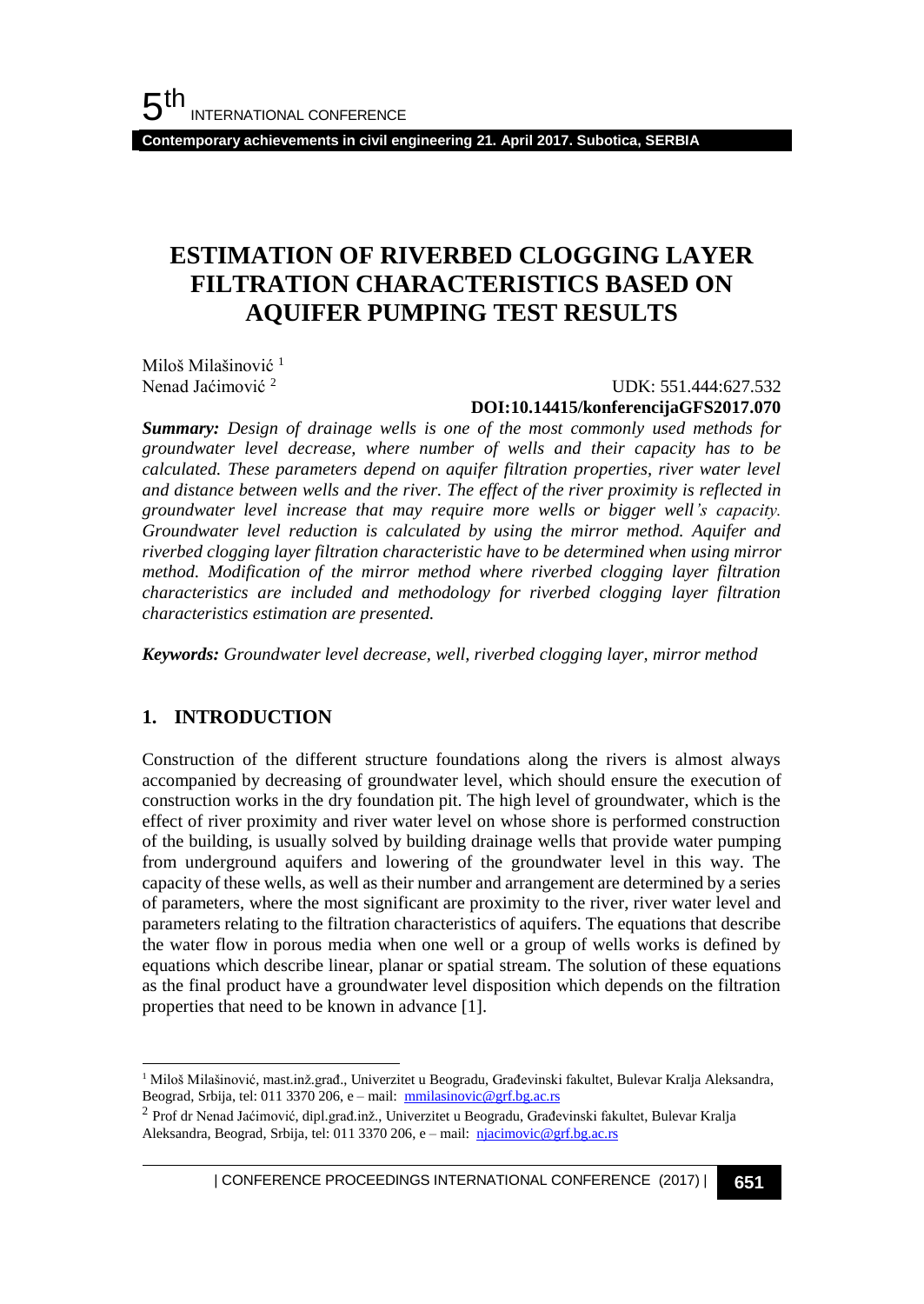# $\mathbf 5$ . међународна конференција **Савремена достигнућа у грађевинарству 21. април 2017. Суботица, СРБИЈА**

Field measurements in the form of pumping tests are the most reliable method for the determination of hydrogeological parameters such as Darcy filtration coefficient, transmissivity and specific yield of aquifer [2]. Besides the above mentioned hydrogeological parameters of the aquifer groundwater level depends on presence of the clogging layer and its proximity, thickness and filtration characteristics. Clogging layer is formed on the bottom of the river as a result of the deposition of organic and nonorganic sediments, carbonate compounds of iron and manganese, and as a result of biological processes [3]. Impact of clogging layer is reflected in the reduction of hydraulic conductivity in the riverbed. The amount of water exchanged between the river and the aquifer depends precisely on the presence of the clogging layer and its characteristics. In this way, the impact of the clogging layer is indirectly transferred to the capacity of the wells that are located near the river. In cases when the groundwater level has to be decreased to allow the execution of appropriate construction works in the presence of dry foundation pit, clogging layer has a positive effect when viewed from the standpoint of the number and capacity of wells, because it is reduced. The second, also very common, case of designing wells near the river refers to drinking water sources. In this case, the presence of clogging layer has a negative effect, as it reduces the capacity of the source. Physical - chemical characteristics of the clogging layers also have a large impact on the quality of groundwater which later can significantly affect the process of purification of drinking water [4]. All the above shows the importance of research on the clogging layer but also the influence of hydrogeological, filtration layer parameters to other processes. Various methods that are based on grain-size composition of samples of the clogging layers are used for evaluation filtration properties [5] which often aren't equal with the results of laboratory research. Since there is still no technical solution to direct estimation of the filtration properties of the clogging layer [3] and because the detailed field research ([12] and [13]) requires a lot of measuring equipment and complex laboratory analysis simple analytical method based on analysis of a pumping test results is proposed in this paper.

### **2. METHODOLOGY**

Simple analytical method for clogging layer filtration characteristics estimation, proposed in this paper, is defined under the assumptions of determined filtration charactersitics of the aquifer, transmisivity and specific yield, as a result of pumping test analysis  $(2]$ , [6], [9], [10]).



*Figure 1. Shematic representation of clogging layer and aquifer with their filtration characteristics: Kd – Darcy's coefficient for clogging layer, d – thickness of clogging layer, K - Darcy's coefficient aquifer, M – thickness of aquifer and Q<sup>w</sup> – well flow.*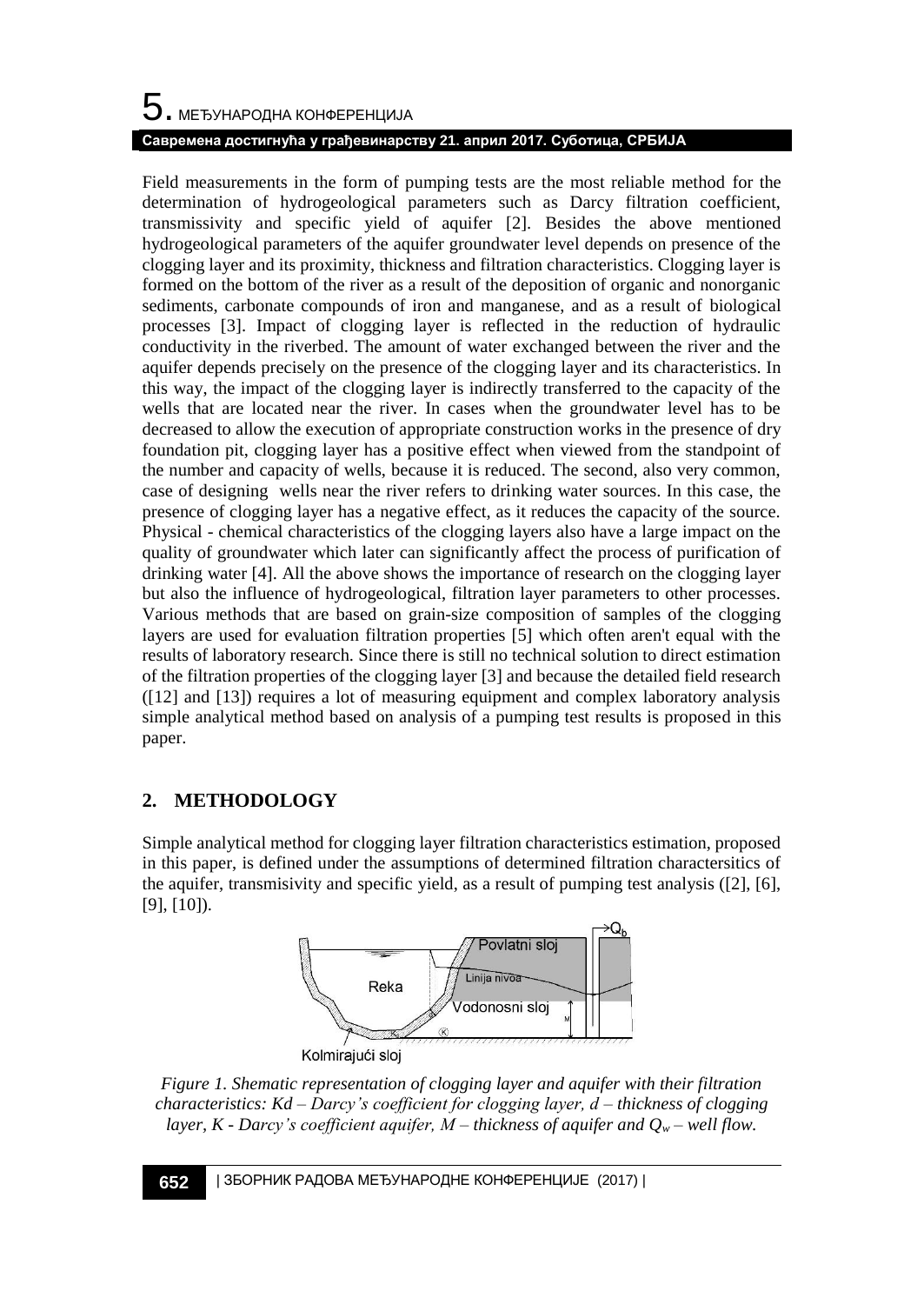#### 5 th INTERNATIONAL CONFERENCE **Contemporary achievements in civil engineering 21. April 2017. Subotica, SERBIA**

Proposed methodology for analysing pumping test results and clogging layer filtration charactersitics estimation is based on data taken from two monitoring wells. These unknown filtration parametrs can be evaluated by comparing the results of groundwater level changes during pumping test from two monitoring wells and by using analytical methods for calculating groundwater level during pump test.



*Figure 2. Disposition of two monitoring wells used for pumping tests*

Theis' solution [7] was used for calculating groundwater level decrease at any point near the pumping well. This solution was performed under the assumptions of isotropic and unrestricted aquifer with uniform thickness. Theis' solution was modified by using mirror method which includes aquifer limits and appropriate boundary conditions that are present near the river, in this case constant river water level. According to this, groundwater decrease at any point can be calculated by using the equation that superpose impact of pumping well and fictive source on the other side of river boundary obtained by using mirror method [10].

mirror method [10].  
\n
$$
s(t) = \frac{Q_w}{4 \cdot \pi \cdot T} \ln \left( \frac{2.25 \cdot t \cdot T}{r_b^2 \cdot S_e} \right) + \frac{Q_s}{4 \cdot \pi \cdot T} \ln \left( \frac{2.25 \cdot t \cdot T}{r_i^2 \cdot S_e} \right)
$$
\n(1)

Where  $s(t)$  is groundwater level decrease,  $Q_b$  is well flow,  $Q_i$  negative source flow,  $T$ aquifer transmisivity,  $R_b$  distance between any point and well,  $R_i$  distance between any point and fictive source and *S<sup>e</sup>* specific yield of aquifer.



*Figure 3. Mirror method for constant head boundary condition*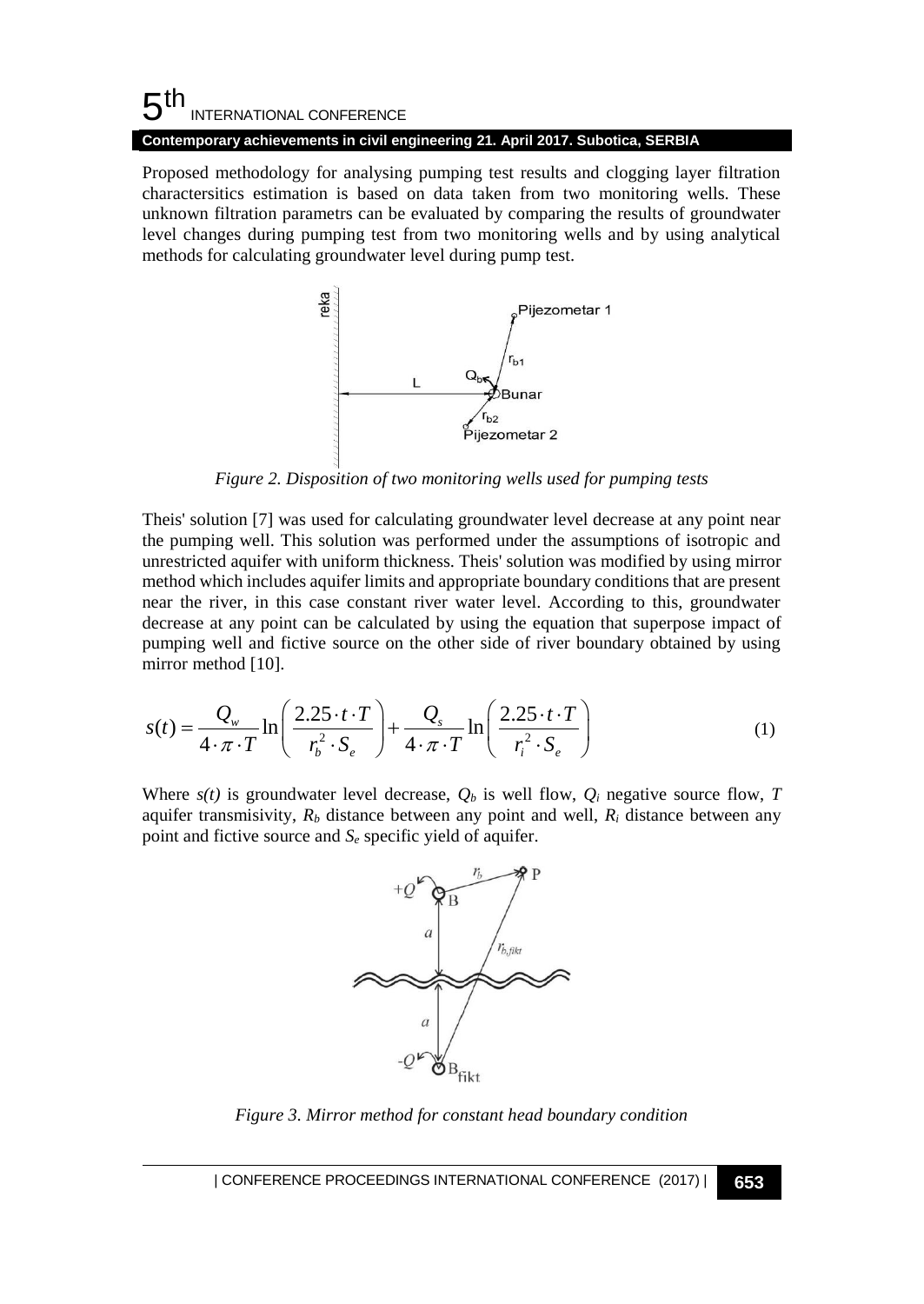Because it is very common to have clogging layer at riverbed it is necessary to modify analytical solution obtained by mirror method. There are number of difficulties in determining of Darcy's filtration coefficient Kd and thickness d for clogging layer. Because of that ratio Kd/d is used as representative value for clogging layer.

In order to use mirror method for solving described problem it is necessary to adequately present clogging layer effect on groundwater level gradient (Figure 1). This effect can be shown by replacing the clogging layer with layer with the same filtration characteristics as aquifer and creating fictive river boundary (Figure 2.) by moving the real one for additional length  $p$  which is calculated by equation (2). In oder words, we replace problem with clogging layer with equivalent problem in which pumping well is further from river for additional distance *p* but without clogging layer.

$$
p = d \cdot \frac{K}{K_d} \tag{2}
$$

Where  $p$  is fictive additional distance between river boundary and new fictive boundary, *K* is Darcy's filtration coefficent for aquifer, *d* is clogging layer thickness and *K<sup>d</sup>* is Darcy's filtration coefficent for clogging layer.



*Figure 2. Mirror method when clogging layer is included in river boundary*

Well outflow  $Q_w$  is equal to source inflow  $Q_s$  by intensity but with different "directions", well outflow is pimped out of aquifer and source inflow is flow from river to aquifer. Hence, equation (1). can be writen as:

$$
s(t) = \frac{Q_w}{4 \cdot \pi \cdot T} \ln\left(\frac{r_i^2}{r_b^2}\right)
$$
 (3)

Where  $r_b$  is distance between monitoring well and pumping well and  $r_i$  is distance between monitoring well and fictive source obtained by mirror method.

Value  $r_i$  contains unknown fictive distance  $p$  defined by equation (2). Therefore, equation (2) can be modified by using XY coordinate system: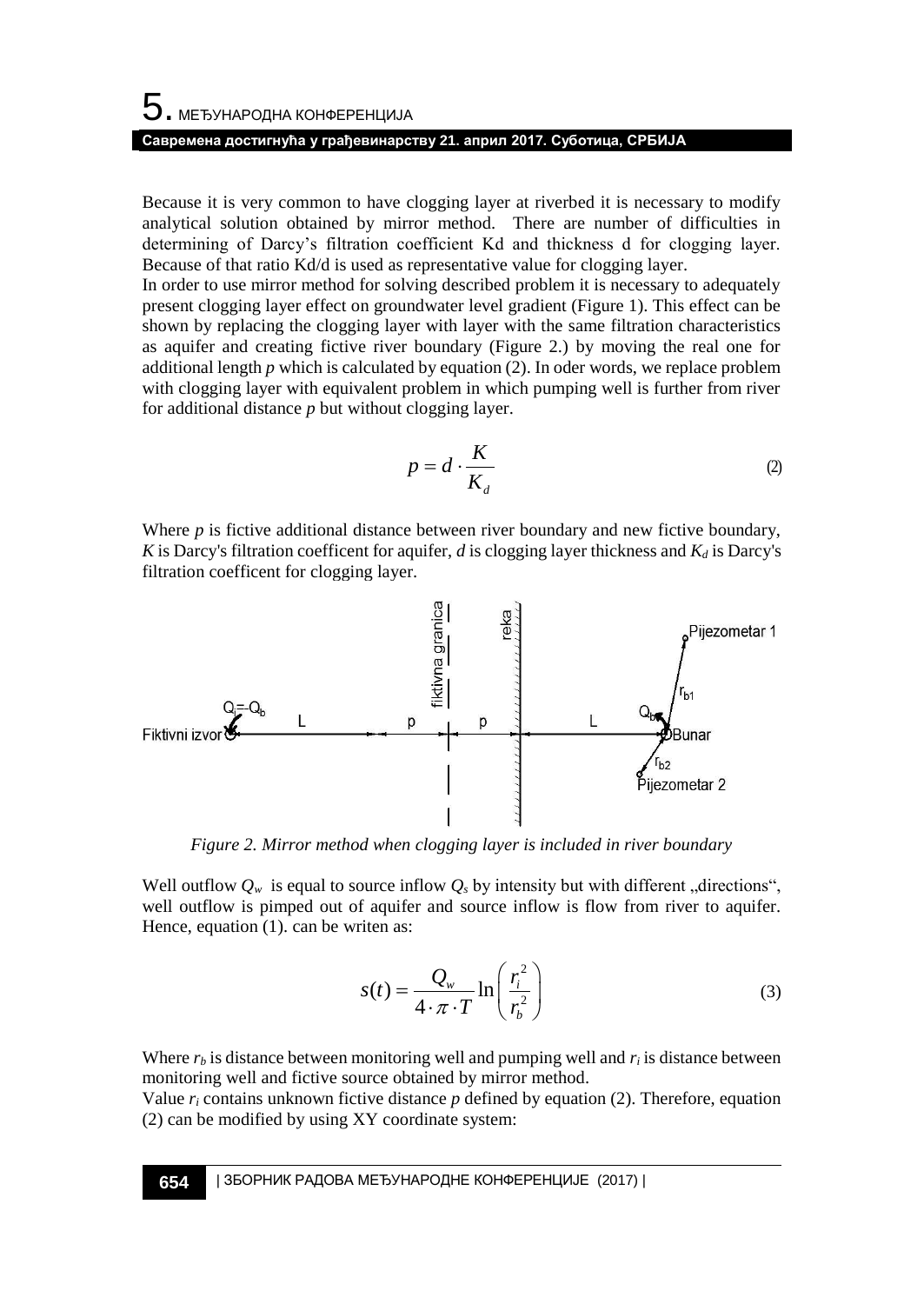**Contemporary achievements in civil engineering 21. April 2017. Subotica, SERBIA**

$$
s = \frac{Q_w}{4 \cdot \pi \cdot T} \ln \left( \frac{\left(2 \cdot L + 2 \cdot p + x_{pi}\right)^2 + y_{pi}^2}{x_{pi}^2 + y_{pi}^2} \right)
$$
(4)

Where L is distance between pumping well and river boundary, p additional fictive distance between real river boundary and fictive river boundary,  $x_{pi}$  distance between monitoring well and pumping well in direction *X* and *ypi* distance between monitoring well and pumping well in direction  $Y (r_b^2 = x_{pi}^2 + y_{pi}^2)$ .

 $s = \frac{Q_w}{4 + \pi \cdot T} \ln \left[ \frac{(2 \cdot L + 2 \cdot P + x_w) + y_w^2}{x_w^2 + y_w^2} \right]$ <br>
1. is distance between pumping well and river boundary, p additional fiest<br>
be between real rive boundary and richter sine between positions  $y_w$  distance betwe Equation (4) gives groundwater level decrease when well's radius of influence reaches river boundary when influence of clogging layer is represented by unknown distance *p*. In order do determine value of p results of pumping (aquifer) test from two monitoring wells have to be measured and compared. When radius of influence of pumping well reaches river boundary water head in aquifer recorded in two monitoring wells reaches steady state which depends on clogging layer filtration charactersitics and distance between monitoring wells and pumping well. Hence, ratio between water head decrease in two monitoring wells,  $s_{p1}/s_{p2}$  reaches value which is constant. When equation (4) is used for calculating water head decrease at two points, two monitoring wells, ratio between these two values is given by equation (5).

$$
s_{p1} = \frac{\ln\left(\frac{(2 \cdot L + 2 \cdot p + x_{p1})^2 + y_{p1}^2}{x_{p1}^2 + y_{p1}^2}\right)}{\ln\left(\frac{(2 \cdot L + 2 \cdot p + x_{p2})^2 + y_{p2}^2}{x_{p2}^2 + y_{p2}^2}\right)} = const.
$$
\n(5)

Equation (5) contains only one unknown variable, unknown distance between real river boundary and the fictive boundary. This variable is then evaluated by solving equation (5). When fictive distance p is evaluated from equation (5) representative value for clogging layer defined as  $K_d/d$  is calculated by using the equation (6).

$$
\frac{K_d}{d} = \frac{K}{p} \tag{6}
$$

Where *K* is Darcy's filtration coefficient evaluated by standard aquifer test ([18], [19]).

#### **3. CASE STUDY**

Previously described methodology for evaluation of the parameters of clogging, less permeable, layer on the bottom of the river, was tested on data obtained during the pump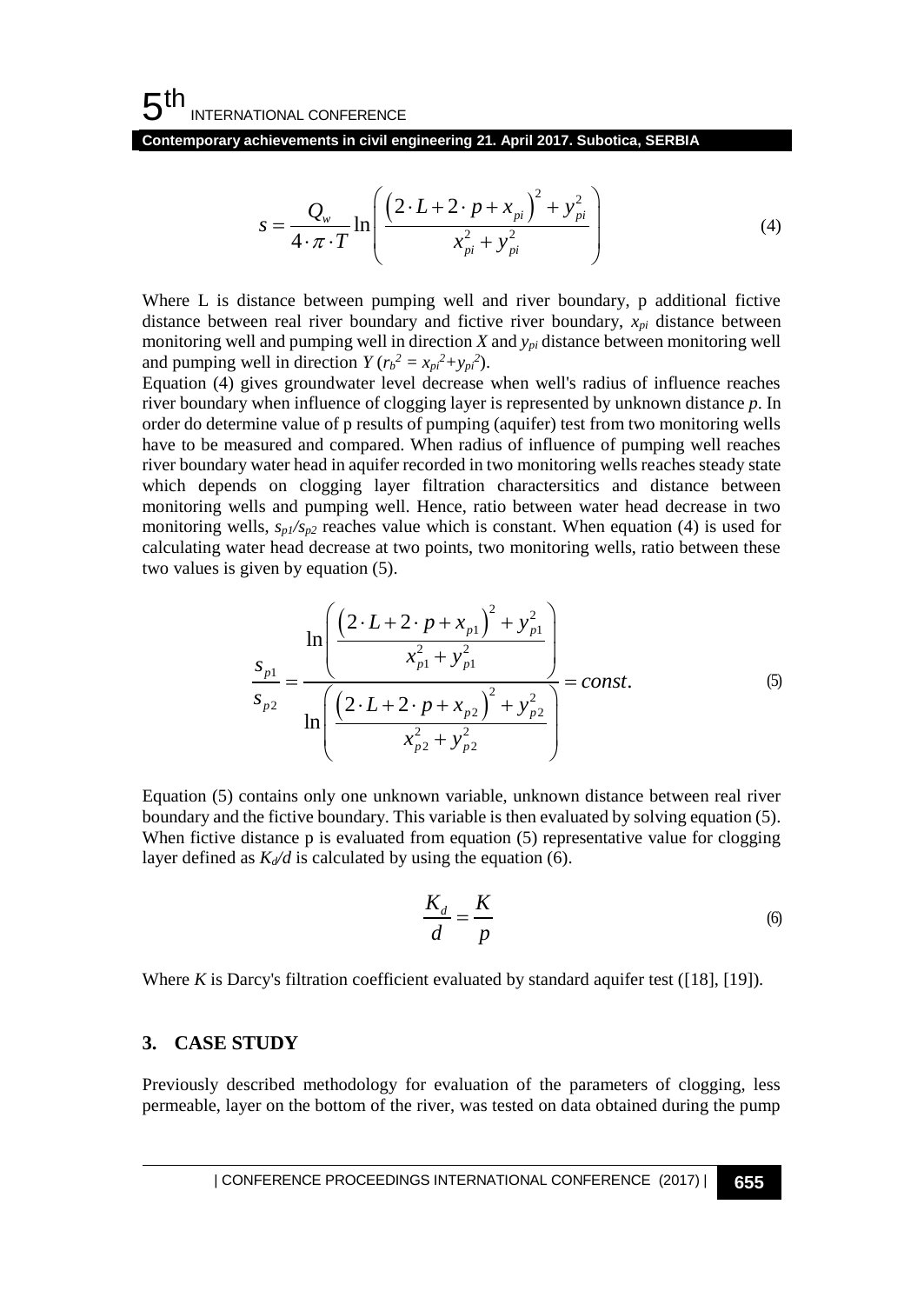(aquifer) test for the purpose of pumping underground water drainage project for the construction of buildings on the site Lot14, in Belgrade, near the Sava River.



*Figure 3. Testing location*

Monitoring wells for groundwater level are arranged so that a monitoring well (in the Figure 3. is marked with BP8) is near the well, at a distance of 3 m, while the second monitoring well (in the Figure 3. indicated by P2) is located away from well, at the distance of about 30 m.

Results of lowering ground water level recorded at the monitoring wells BP8 and P2 are given in the Figure , along with their analysis and application of the methodology for determining the parameters Kd / d less permeable layer on the bottom of the river, which is described in the previous section. The test results of the test are recorded in two pumping piezometer BP8 and P2 (in the context of the first example which relates to a method in chapter 2.3) are shown in the figures below.



*Figure 4. Aquifer test results obtained from monitoring well BP8*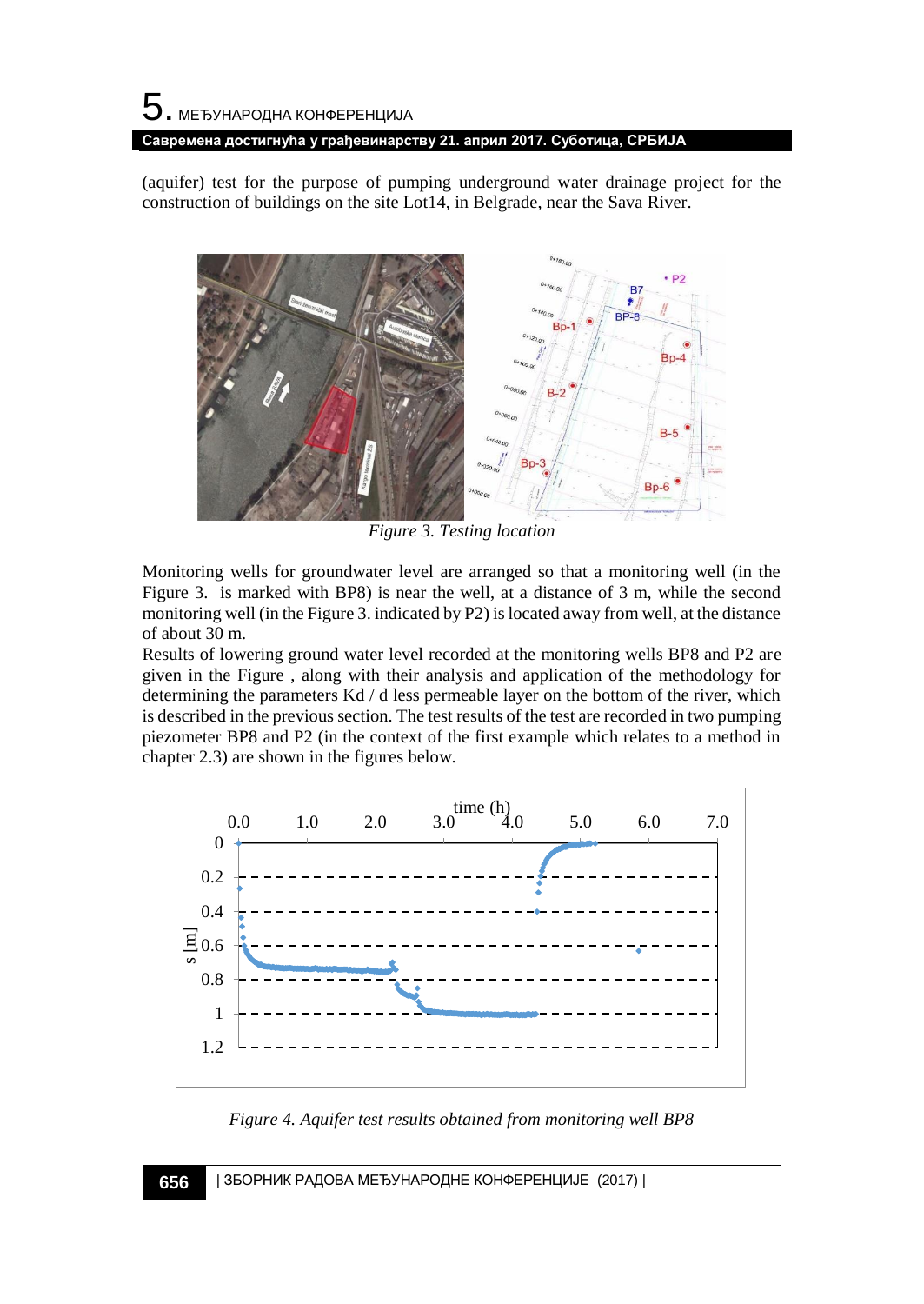#### $5<sup>th</sup>$ INTERNATIONAL CONFERENCE

**Contemporary achievements in civil engineering 21. April 2017. Subotica, SERBIA**



*Figure 5. Obtained results from monitoring well P2*

#### **4. RESULTS AND DISCUSSION**

Obtained data from two monitoring wells are compared by using equation (5) in order to determine if ratio  $S_p$ / $S_p$ <sub>2</sub> reaches constant value when radius of influence of pumping well reaches river boundary. Results calculated in this manner are presented in Figure 6. It can be seen that ratio  $S_p$ / $S_p$ <sub>2</sub> reaches constan value of 1.642 when radius of influence of well is greater than 300 m. Therefore, solving equation (5) gives the solution of unknown fictive distance p=472.68 m. Implementig solution of p in equation (6) gives the clogging layer filtratation characteristics estimation as  $K_d/d = 1.27 \cdot 10^{-6}$  1/s.



*Figure 6. Results by comparing data from two monitoring wells by using equation (5)*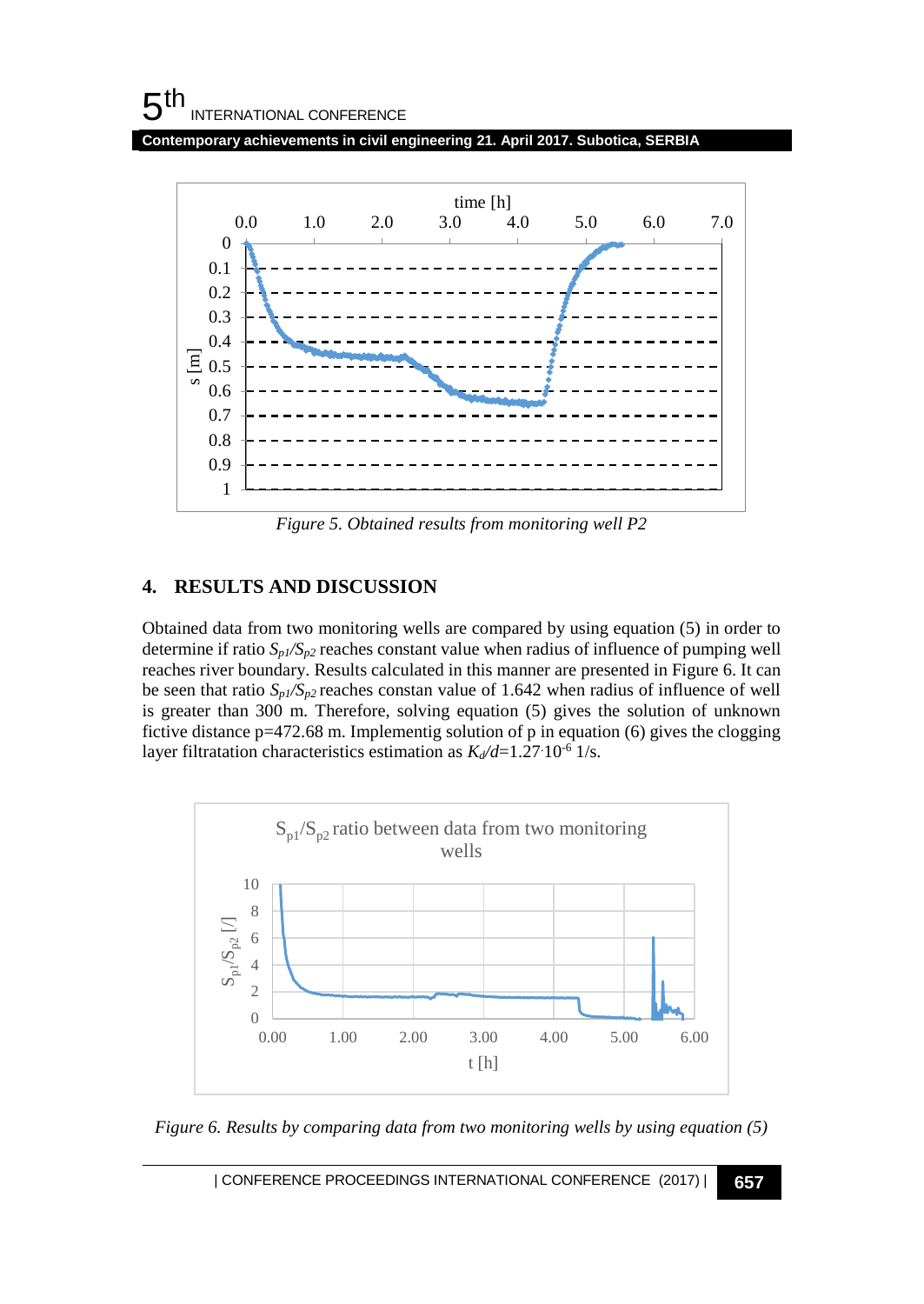**Савремена достигнућа у грађевинарству 21. април 2017. Суботица, СРБИЈА**



*Figure 6. Change of radius of influence*

Figure 6. shows that assumption of constant ratio sp1/sp2 is achieved for the most of the time except for the first half hour when radius of influence of the pumping well still hasn't reached river boundary. Other deviations in data from monitoring wells are present beacuse of the statistical errors and flow change durin test period.

### **5. CONCLUSIONS**

Aqifer (pumping) test can be used as a method for determining the filtration characteristics of the aquifer and for determining the filtration characteristics of the clogging, less permeable, layer which has big effect on water head in aquifer when projecting drainage wells near the river.

Results obtained by processing data from the pumping test at the site Lot14 make sense if we look at the nature of less permeable layers. Confirmation of the results would require testing of the proposed methodology to more instances of testing by pumping with the observation level in two piezometers. In addition, it is necessary to emphasize that the nature of clogging layer depends on changes during the year, ie. seasonal, depends on the water level and flow. Therefore, the results should be taken and re-measurement has to be done at the same location in different parts of the year.

#### **REFERENCES**

- [1] Kinzelbach W. : Groundwater Modelling An introduction with Sample Programs in Basic, (1986), Elsevier
- [2] Sterret R. J. : Groundwater and Wells Third edition, (2007), Johnson Screens, New Brighton, MN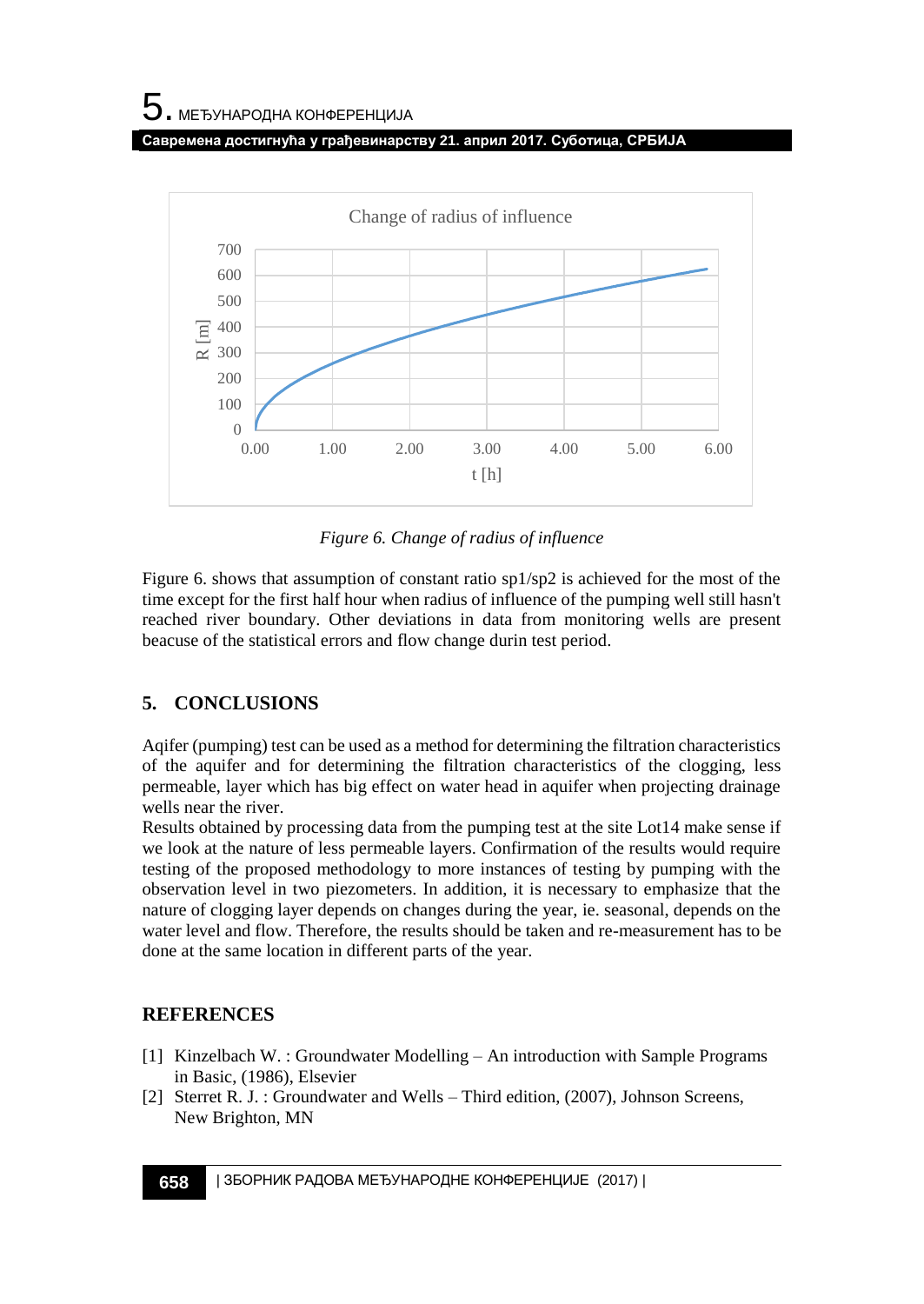#### 5 th INTERNATIONAL CONFERENCE

#### **Contemporary achievements in civil engineering 21. April 2017. Subotica, SERBIA**

- [3] Grischek T., Bartak R. : Riverbed Clogging and Sustainability of Riverbank Filtration, (2016), Water, vol. 8, Issue 12, doi[:10.3390/w8120604](http://dx.doi.org/10.3390/w8120604)
- [4] Hubbs S. A.: Changes in riverbed hydraulic conductivity and specific capacity at Louisville, Earth and Environmental Sciences, (2006), pp. 199-220, Dordrecht, The Netherlands
- [5] Beyer, W.: Methodology for Riverbank Filtration Site Investigation, Unpublished work, (1974), Dresden University of Technology, Department of Water Sciences, Dresden, Germany
- [6] Kruseman G. P., de Ridder N. A.: Analysis end Evaluation of Pumping Test Data Second edition, International Institute for Land Reclamation and Improvement, (1994), Wageningen, The Netherlands
- [7] Theis C. V.: The relation between the lowering of the piezomeric surface and the rate and duration of discharge of a well using groundwater storage, Department of the interior geological survey – Water resources division – Groundwater branch, (1952), Washington D.C.
- [8] Sanders L.: A manual of field hidrogeology Chapter 5 Aquifer and Aquitard Testing, (1998), Prentice Hall, Upper Saddle River, New Jersey
- [9] Jaćimović N.: Hidraulika podzemnih voda, Građevinski fakultet u Beogradu, (2016), Beograd, Srbija
- [10]Pušić M.: Dinamika podzemnih voda, Rudarsko Geološki fakultet, Balby International, (2000), Beograd, Srbija
- [11] Walton W. C.: Selected methods for Well and Aquifer Evaluation, Department of Registration and Education, (1962), bulletin 49, Urbana, Illinois state
- [12]Wojnar A. J., Mutiti S., Levy J.: Assessment of geophysical surveys as a tool to estimate riverbed hydraulic conductivity, Journal of Hydrology, (2013), vol. 482, pages 40-56
- [13]Ekwe A. C., Nnodu I. N., Ugwumbah K. I., Onwuka O. S.: Estimation of Aquifer Hydraulic Characteristics of Low Permeability Formation from Geosounding Data: A Case Study of Oduma Town, Enugu State, Journal of Earth Sciences, (2010), vol. 4, pages 19-26
- [14]Bara M. K., Veliskova Y., Dulovičova R., Schurgel R.: Influence of surface water level fluctuation and riverbed sediment deposits on groundwater regime, Journal of Hydrology and Hydromechanics, (2014), vol. 62, issue 3, pages 177-185, DOI: 10.2478/johh-2014-0030
- [15]Mucha I., Bansky L., Hlavaty Z., Rodak D.: Impact of riverbed clogging-colmation on groundwater, GROUNDWATER Consulting Ltd, Bratislava, Slovakia
- [16] Moench A., Garabedian S. P., LeBlanc D. R.: Estimation of Hydraulic parameters from an unconfined aquifer Test Conducted in a Glacial Outwash Deposit – Cape Cod Massachusetts, USGS, (2001), Profesional paper, Reston, Virginia
- [17]Rosenberry D. O., LaBaugh J. W.: Fied Techniques for Estimating Water Fluxes Between Surface Water and Droundwater, USGS, (2008), Reston, Virginia
- [18] Stallman R. W.: Aquifer-test design, observation and data analysis, USGS, (1971), Washington, USA
- [19] Ferris J. G., Knowles D. B., Brown R. H., Stallman R. W.: Theory of aquifer test, USGS, (1962), Washington, USA
- [20]Reed J. E.: Type curves for selected problems of flow to wells in confined aquifers, USGS, (1980), Washington, USA